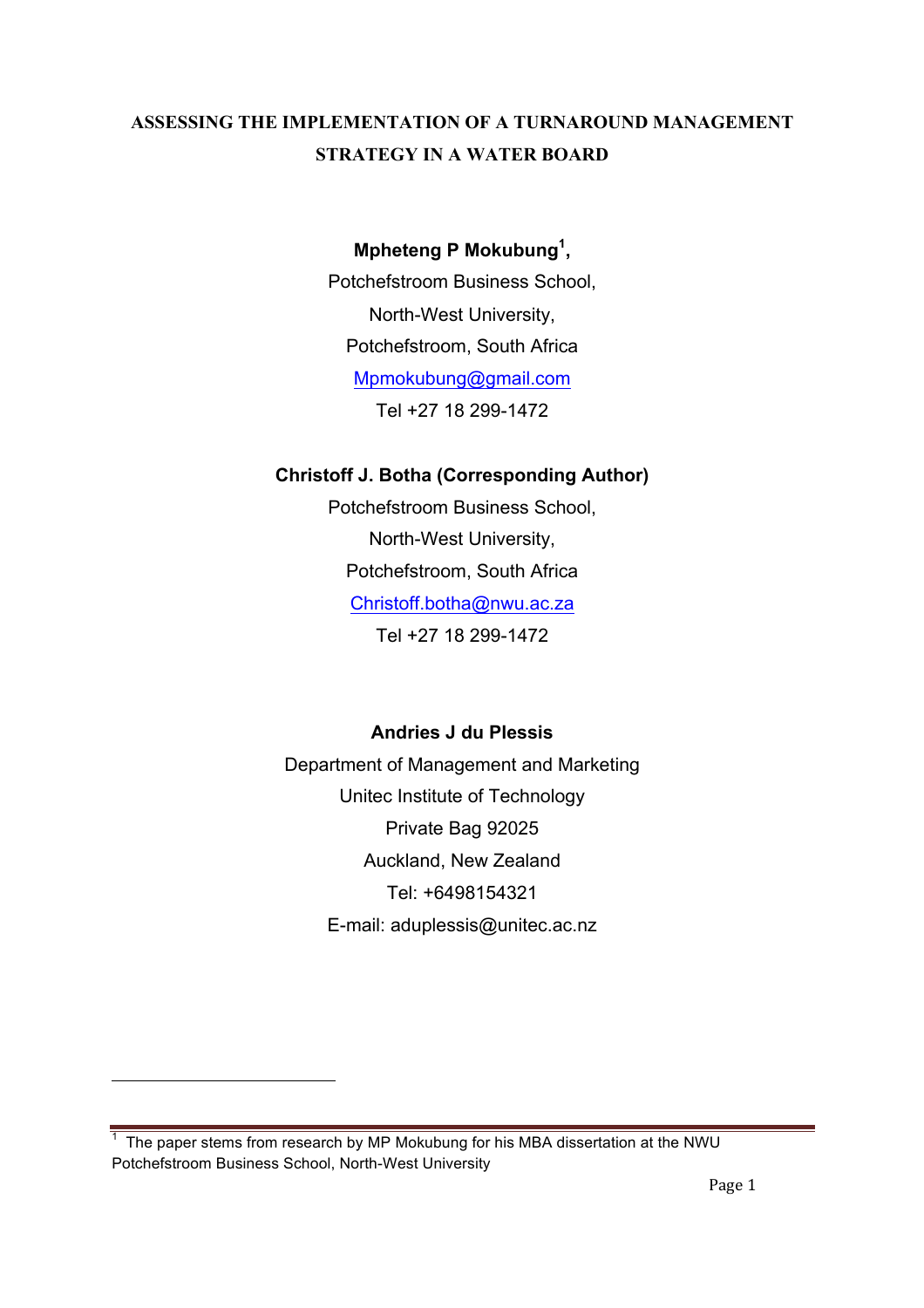# **ASSESSING THE IMPLEMENTATION OF A TURNAROUND MANAGEMENT STRATEGY IN A WATER BOARD**

## **ABSTRACT**

The research focused on assessing implementation of the turnaround management strategies in a water board. The location of the research was a water board located in the economic heart of South Africa, Rand Water. The research approach was quantitative methodology, which involved distribution of questionnaires as part of field work in the water board.

The area of focus in the water board was Strategic Asset Management Division which was selected because of its huge impact in the planning and execution of the capital projects. Infrastructure or capital projects form the core of the business sustainability; they ensure the future of the water as well as the region of the country. Various literatures were reviewed pertaining to the turnaround management strategies and certain inferences were made.

Models can be developed utilizing regression tools pertaining to the turnaround plans and adaptation of these models based on conditions or certain unique aspects is recommended to be done.C

*Keywords: Turnaround, Recovery, Water Board, Renewal.*

## **INTRODUCTION**

Market challenges pose danger to the sustainability and perpetuity of the business and results in pre-mature termination of business ventures. The water boards, water services authorities, water utilities, and municipality-linked water entities are not immune to the market forces even if the approach of the public sector is different from the private sector but the business imperatives are still valid for both. There are similarities in both sectors that includes appointment of the board that is accountable to the stakeholders, appointment of accounting officer, governance principles apply and due care practices also form the basis of delivering the services required. According to South African Government's Comparative Information on Basic Services (2009:11), Water, sanitation and electricity have been legislated as basic services in South Africa, and therefore, requires special scrutiny from the Government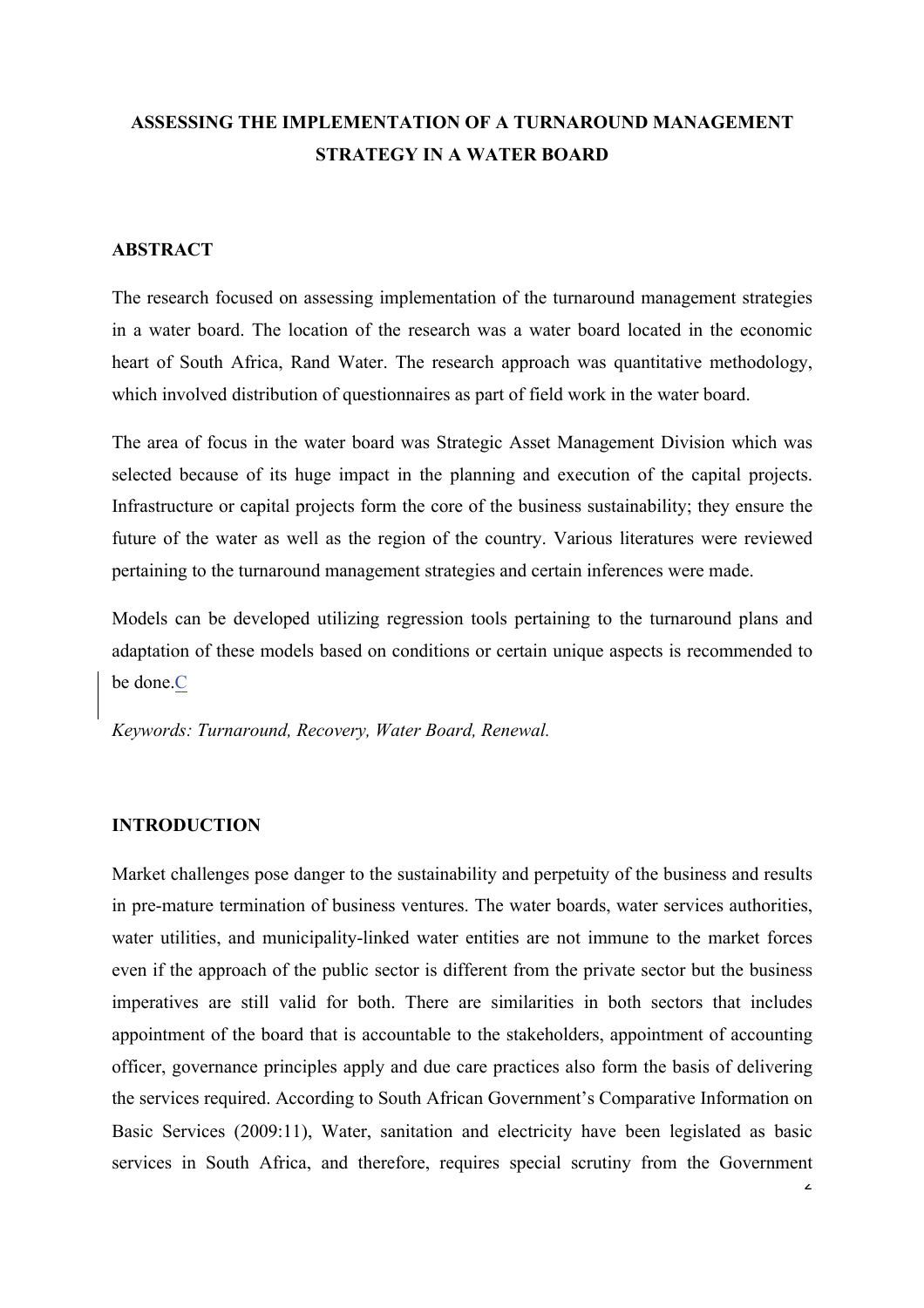ZDepartments in the way that they are distributed amongst the population and how backlogs need to be addressed pertaining to these services.Businesses in all sectors are faced with prospects of failures if they are unable to deliver on their mandates from their stakeholders. Water boards which have been established for the provision mainly of potable water and in certain cases, sanitation services are governed by myriad pieces of legislation and most notable ones are the Water Services Act No. 108 of 1997, Public Finance Management Act No. 1 of 1999, Public Finance Management Amendment Act No. 29 of 1999, and the National Water Act No. 36 of 1998.

There are many Acts in Parliament that have a direct impact on the water boards to carry out their mandates. Some of these Acts that are in prominence in the operation of water boards are Occupational Health and Safety Act No. 85 of 1993 (OHS Act), Construction Industry Development Act No.38 of 2000 (CIDB Act), and the Amended New Environmental Management Act No. 14 of 2009. (NEMA), Public Finance Management Amendment Act No. 29 of 1999 (PFMA), Water Services Act No. 108 of 1997, National Water Act No. 36 of 1998. There are other legislations that are also applicable in the industry. The water boards are in terms of their operational structure report to the Minister of Water Affairs through the Board of Directors.

The research concentrated in the Strategic Asset Management Division of Rand Water. Rand Water is a water board that has been established in terms of the Water Services Act No. 108 of 1997 to serve mainly Gauteng, parts of Mpumalanga and other parts of the Northern Free State with potable water. The motivation for undertaking the research at Rand Water was necessitated by the need to address turnaround management strategies wherever they occur. Rand Water is the flagship of the water boards in South Africa in many parameters such as, volume rates of water purified, and distributed, length of pipeline network, the size of Gauteng population compared to other provinces, as well as the size of Capital Expenditure that is utilised on ayearly basis for the infrastructure development.

## **PROBLEM INVESTIGATED**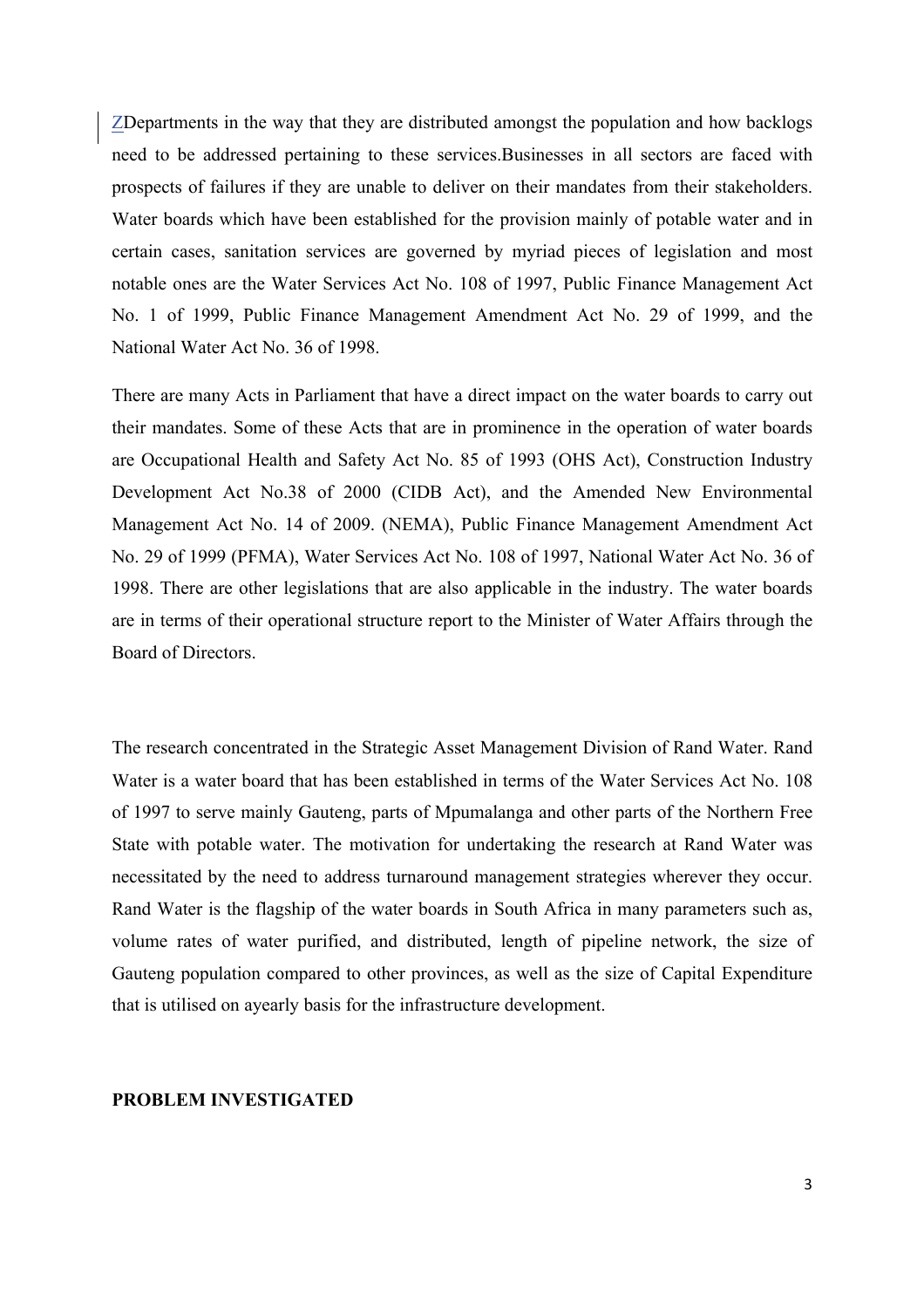Recovery plans and turnaround strategies are implemented in the corporate sector, stateowned entities, and in governments departments. Some of the turnaround strategies have been successful, whilst others have failed dismally. There must be a golden thread that is underlying successful turnarounds, and this need to be identified, and applied to other future interventions in different industries and sectors. This research concentrated on turnarounds applied for ailing or distressed capital projects in a water board.

The assessment conducted looked at the most effective ways of executing or implementing the turnaround management strategies, and recovery plans in the South African water sector, focusing on an identified water board. The purpose of the survey was to further understand the turnaround management strategies, and recovery plans as applied to the project environment of a water board. Information obtained from this research can be useful in extracting phenomenological description of themes, and patterns. At this stage in the research, the turnaround management strategies, and recovery plans will be defined generally as the actions taken to bring about a recovery in performance in a failing project, company or even in an organization.

### **RESEARCH OBJECTIVES**

## **Primary Objective**

The primary objective of the research was to evaluate the turnaround strategies and recovery plans that have been executed and implemented in the project environment within the water sector in South Africa.

#### **Secondary Objective**

The other objective of the research was to understand how the turnarounds are undertaken on capital projects in a water board. The focus on the capital projects is of significance due to the impact of infrastructure development in the water board, and also the service delivery. The effects of service delivery model selected and deployed on communities serves as a link to how people view success or failure of implementers of government policies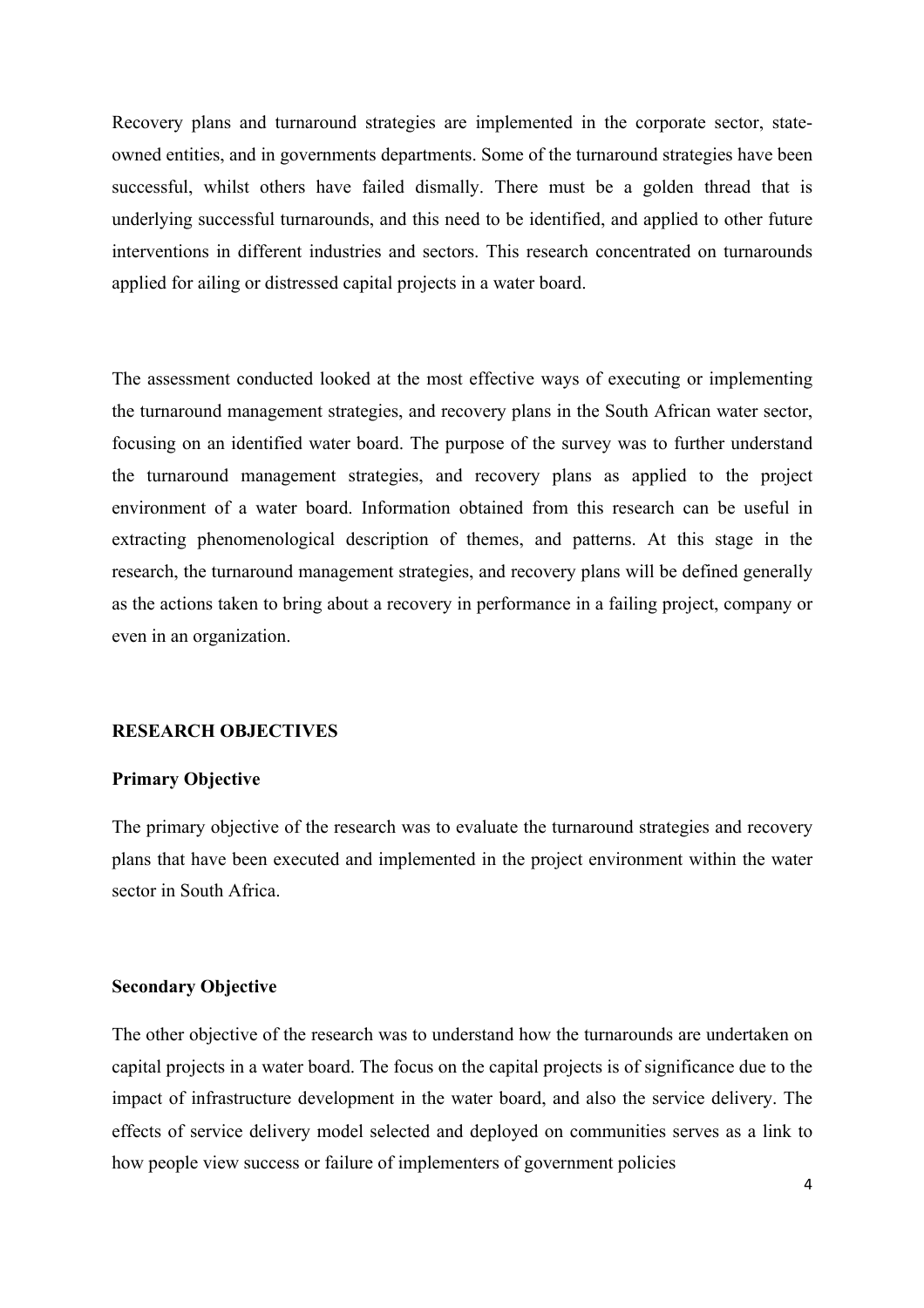#### **LITERATURE REVIEW**

Turnaround management strategies or the turnaround plans have been implemented in the public sectors as well as in the private sectors. Some of the case studies that are prominent for the private sector entity include Tata Motors Way Case Study. According to the Tata Motors Turnaround Case Study shown in the Tata Motors Limited Annual Report 2004-2005 (2005: 205) showed the following points below:

## **Tata Motors Turnaround**

According to Tata Motors Limited Annual Report 2004-2005 (2005:205), Tata Motors embarked on a turnaround plan due to a loss of 6 % of turnover incurred in 2001. This occurred as a shock to the executives of Tata Motors, and it necessitated to re-look at their strategy at that time and assisted in shaping their future strategies including the turnaround journey. The other performance indicators that showed that the turnaround plan was required included a decline in earnings per share (EPS), and no dividends for financial years 2000/2001, 2001/2002. Some of the questions that needed to be responded to were:

- What is happening to the industry globally?
- Which segment would drive the future growth for the company?
- What would be the main drivers of the business in the new scenario?

The initiatives of Tata Business Excellence Model, and Balance Score Card were utilized as the platforms for the turnaround plan which was implemented.

There were 3 distinct phases of the turnaround strategy:

Phase 1: 2001 to 2003 Cost Reduction Initiatives

Cost reduction measures included a massive cost cutting, improvement in working capital management, fund raising, and deployment within the company.

• Phase 2: 2003 to 2006 Domestic and International Growth through NewProducts, Sales and Services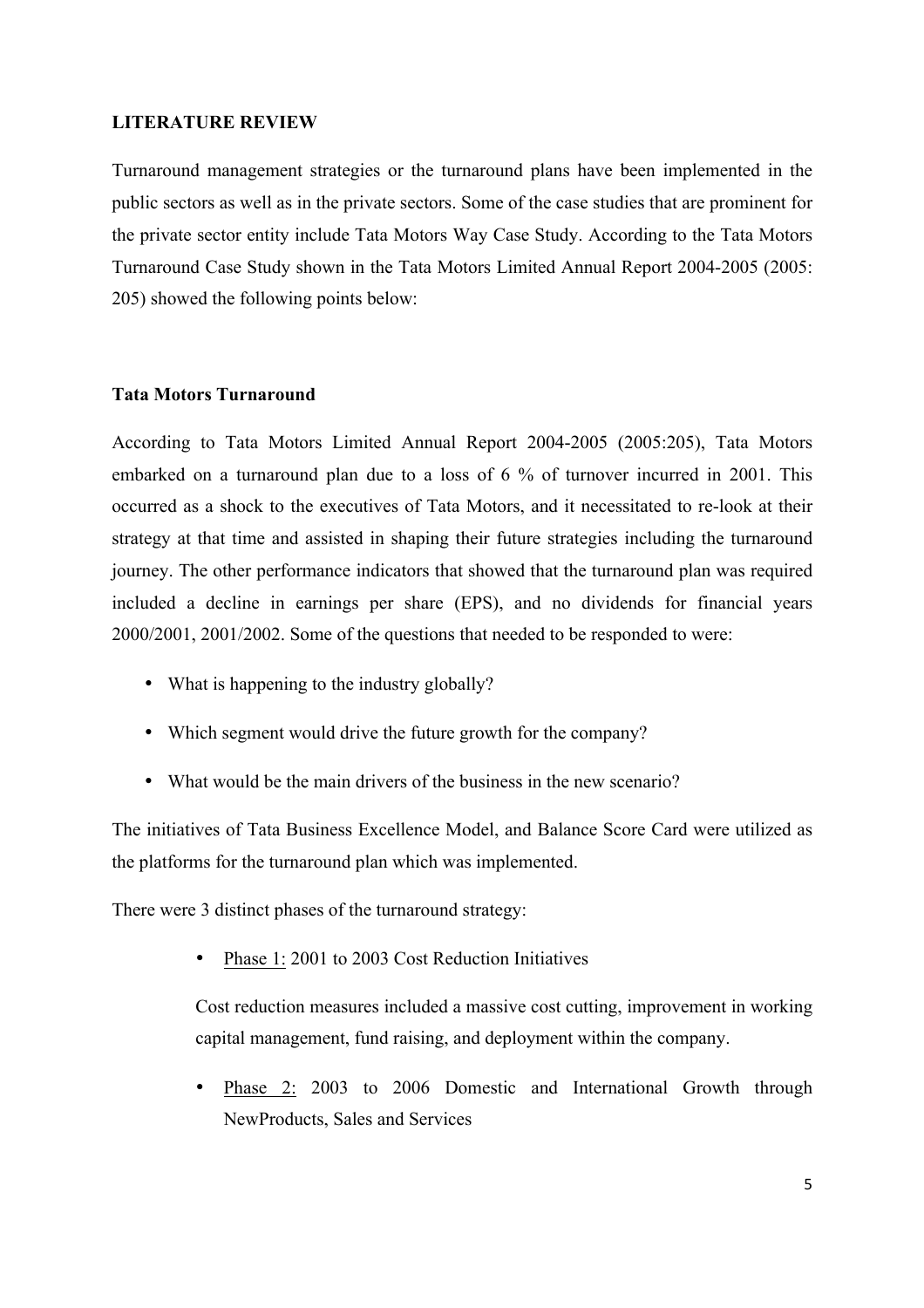• Phase 3: 2006 and beyond Long-term growth from increased business in LCVs, new products, and new geographies

Some elements of the Tata Motors Turnaround Strategy:

- Balanced Scorecard Framework:
	- o Finance
	- o Customers
	- o Business Processes
	- o Learning and Growth

The Tata Motors Turnaround Case Study can illustrate that many factors were considered when embarking on a turnaround strategy. Some of the indicators could also be consistently poor in results over a number of financial years for a certain company. Pressure to act or turn around could come from different sources all at once or individually. Stakeholders form a crucial element input due to their role of expecting increasing results, and dividends each and every year for the company.

## **Turnaround Management Strategies in the South African Context**

In the local, South African setting there have been a number of turnarounds that have been undertaken. Some notable ones being South African Airways went through a major turnaround, Transnet has developed a Four-Point Turnaround Plan, Masilonyana Local Municipality has gone through a turnaround plan, and McCarthy Group went through a turnaround plan as well under the guidance of Brand Pretorius. The list of turnarounds undertaken, whether succesfully or unsuccessfully, are too many to be counted. There must be some event or series of events that leads to a turnaround to be embarked on. The turnaround plans have not been limited only to a particular sector of our society, but it cuts across all walks of life. In the case of the South African Airways, and South African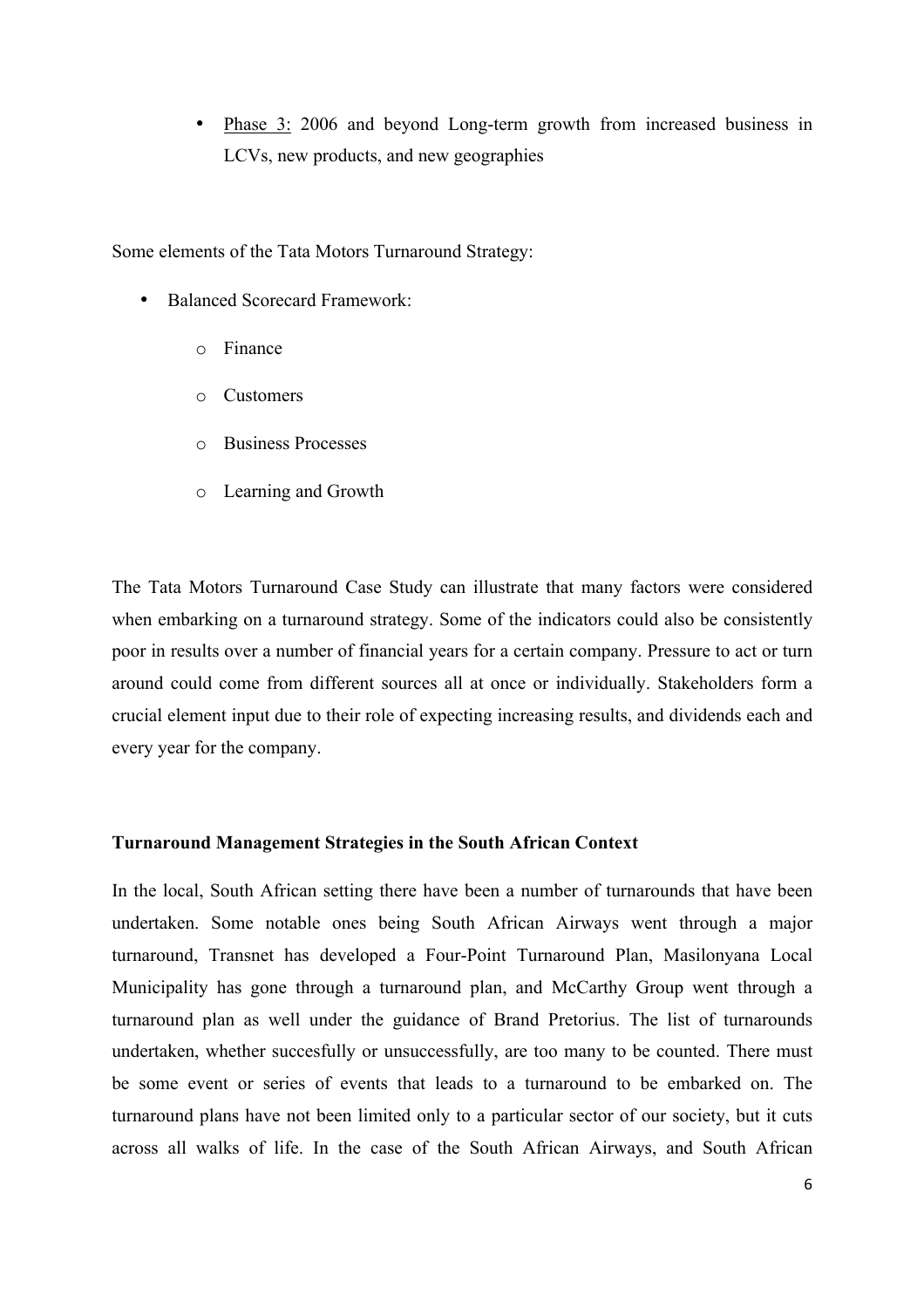Broadcasting Corporation, it seems as if they have been operated under the turnaround plans for a number of years.

There is not a lot of literature in the form of academic books that have been written on the turnaround management strategies, and recovery plans in South Africa. There are documents that companies and organisations intended for their own use in guiding the turnarounds that are publicly available.

The problems listed above are wide ranging including people management, financial management, strategic management, and risk management. The required response needed to also be wide-ranging in order to be able to address these challenges adequately. It could be assumed that the turnaround plan or a series of the turnaround strategies since 2004/2005 has finally yielded results as Transnet has been performing well in recent years. Transnet went through tumultous years, and has finally settled or stabilised and is currently going through the implementation of Market Demand Strategy with a roll-out of massive capital investment over a number of years.

In the previous financial year 2012-2013, Transnet has shown improvement since the conception of the turnaround plan was devised. It has gone through a number of changes over the years of different boards and Chief Executive Officers. Some elements of the turnarounds are also linked up to the top management team that you have in an organisation or company.

#### **Determinants of Turnaround Management Strategies**

According to Merriam-Webster Online Dictionary (accessed 12 September 2013), defines determinant as an influencing or determining element or factor. Various researchers have been conducting research in the field of turnaround management strategies with their focus on different outputs. Some of the research carried out in the past showed what factors or influencing factors are applicable to the turnaround strategies or recovery plans.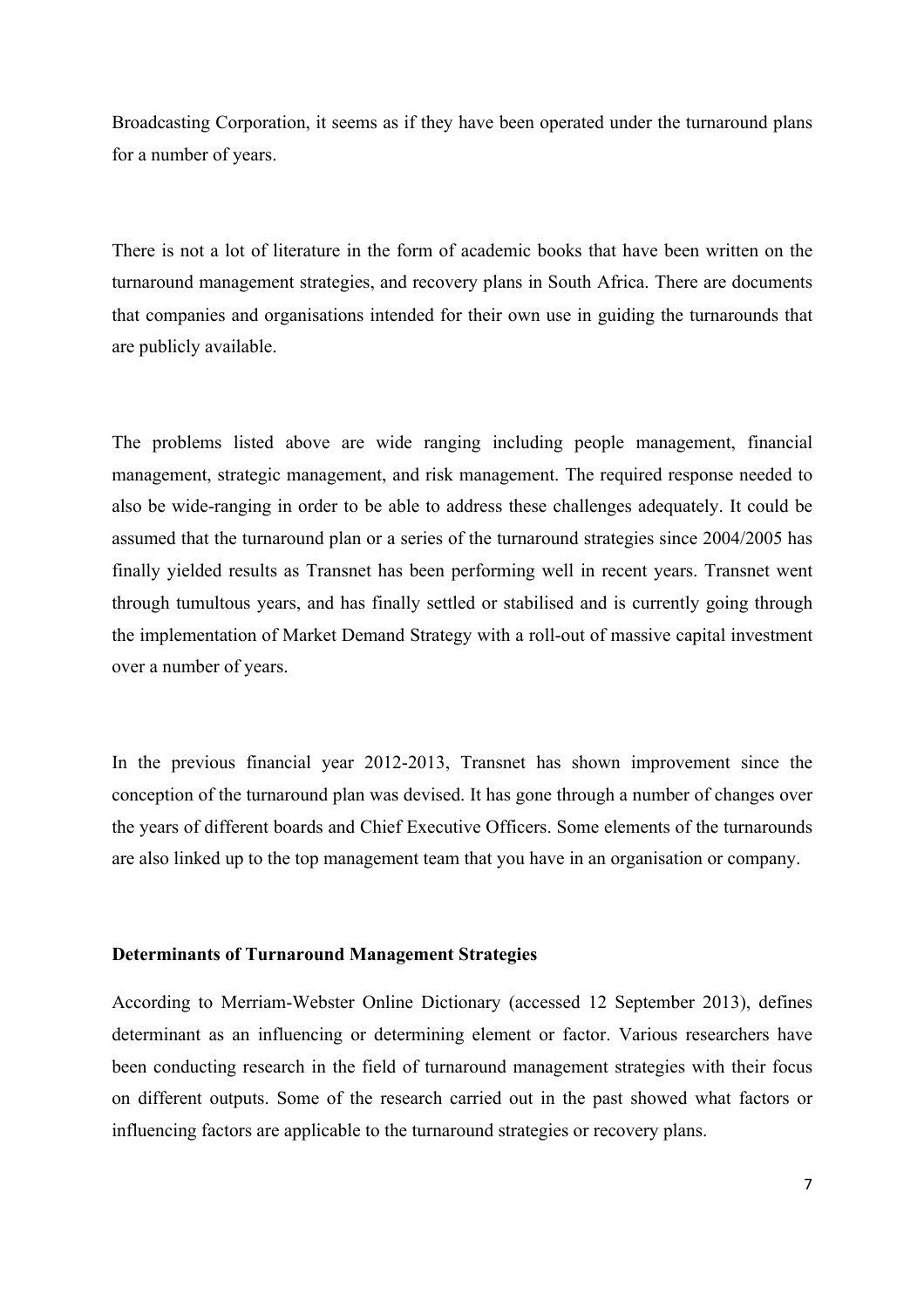Some of determinants of the turnaround strategies as per Makgeta (2010:42) are:

- Cost Reductions
- Efficiency Initiatives
- Changes in Management
- Performance Measures
- Financial Structure
- Firm Size

## **RESEARCH METHODOLOGY**

A quantitative research methodology was undertaken to uncover some of the variables that contributes to the turnaround management strategies. The quantitative method undertaken involved the distribution of questionnaires to managers and other employees in the project environment of the water board in order to assess their views on the turnaround management strategies, and also to determine if there were any interventions done in the past and currently. The questionnaires also focused at the outcome of the intervention whether positive or negative. The questionnaires to employees and managers in the water board also addressed issues of lessons learnt.

## **Population**

The population of the research consisted of the project environment of the Strategic Asset Management Division of Rand Water. The water sector in South Africa is characterised by National Department of Water Affairs, Water Boards, and Municipality-linked water entities, Catchment Management Authorities, Municipalities, and Implementing Agents e.g. Mvula Trust, TCTA and others stakeholders. These entities deal with water, sanitation, and water related services. The focus in the research was based on the potable water side of the business, which is the primary mandate of water boards. Sanitation and other activities were considered as secondary for the purpose of this research.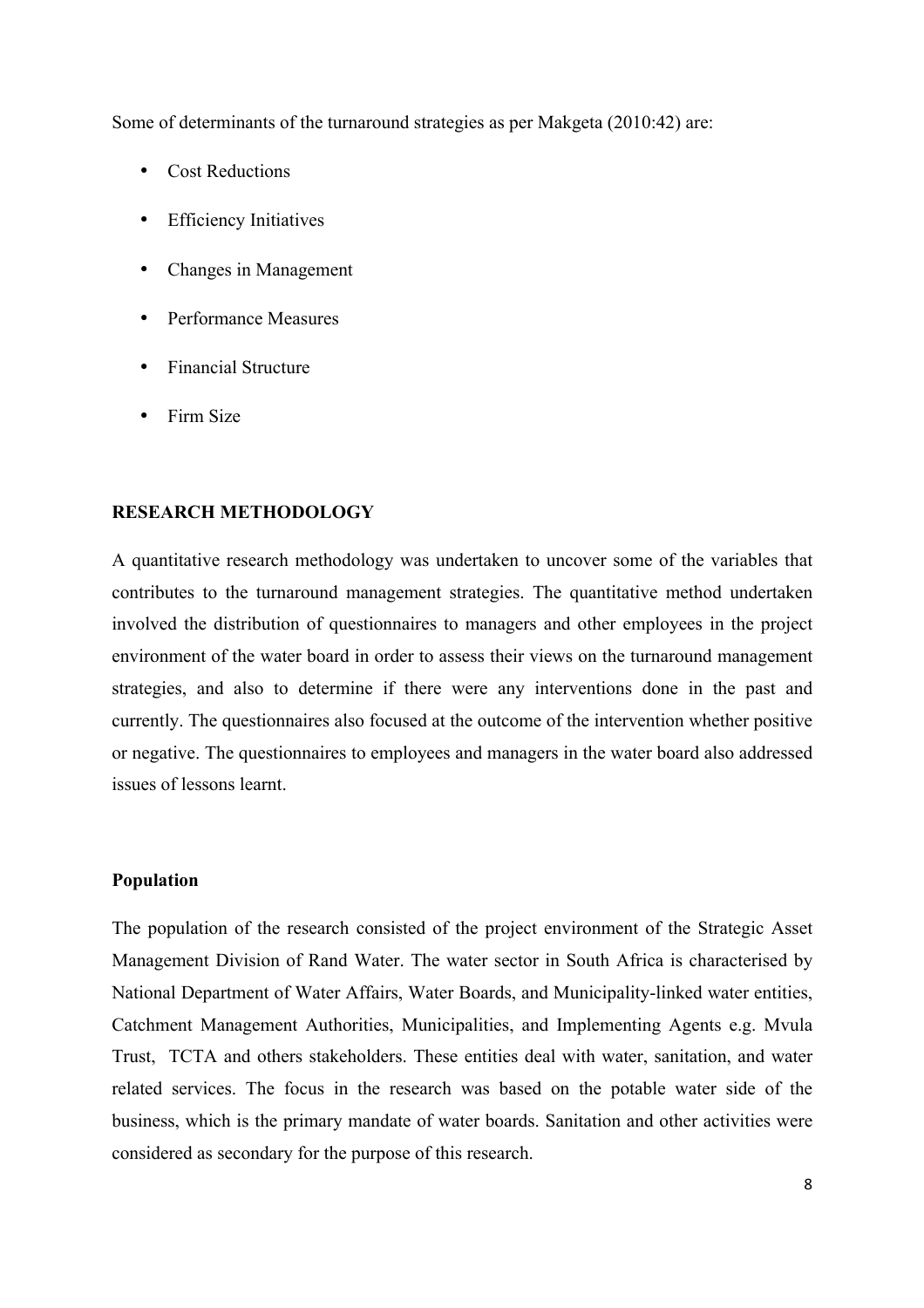#### **Sample and Sampling Method**

A conveniece sampling method was used. The sample for the research project was made up statistically for applicable employees within the project environment of the Rand Water. The estimate used to calculate quantity required pointed out that approximately 82 questionnaires that were distributed to employees who formed part of estimated 313 possible participants head count within the Strategic Asset Management Division. It must also be taken into consideration that only about 30 % of 273 employees were sampled due to approximately 15 % vacancies amounting to 47 employees. The Strategic Asset Management Division is headed by a General Manager who reports to the Chief Operating Office. The direct reports of the General Manager: Strategic Asset Management are: a) Senior Manager: Project Controls, (b) Senior Manager: Assets, c) Senior Manager: Special Projects, and d) Senior Manager: Capital Projects. The sample undertaken represented a 30 % response rate which is a statistically acceptable percentage for the purpose of the project.

The research aimed to obtain a response rate of 80 % which was 82 questionnaires out of a total of 103 questionnaires distributed to the participants. Gatekeepers or Managers of different areas (Division, Departments, and Sections) were contacted to gain permission to their employees or subordinates in order to collect information. Permission to conduct the research was sought from the Senior Manager: Capital Projects by the Researcher.

#### **The Research Instrument**

The research instrument used was an open-ended questionnaires targeted to employees in the project environment of Rand Water. Various instruments that were used in the past to gather research information on this topic was adapted to meet the requirements of the research and utilised for the purpose of the objectives. The turnaround strategy was not assessed (See Annexure 1 – Questionairre).

#### **RESULTS**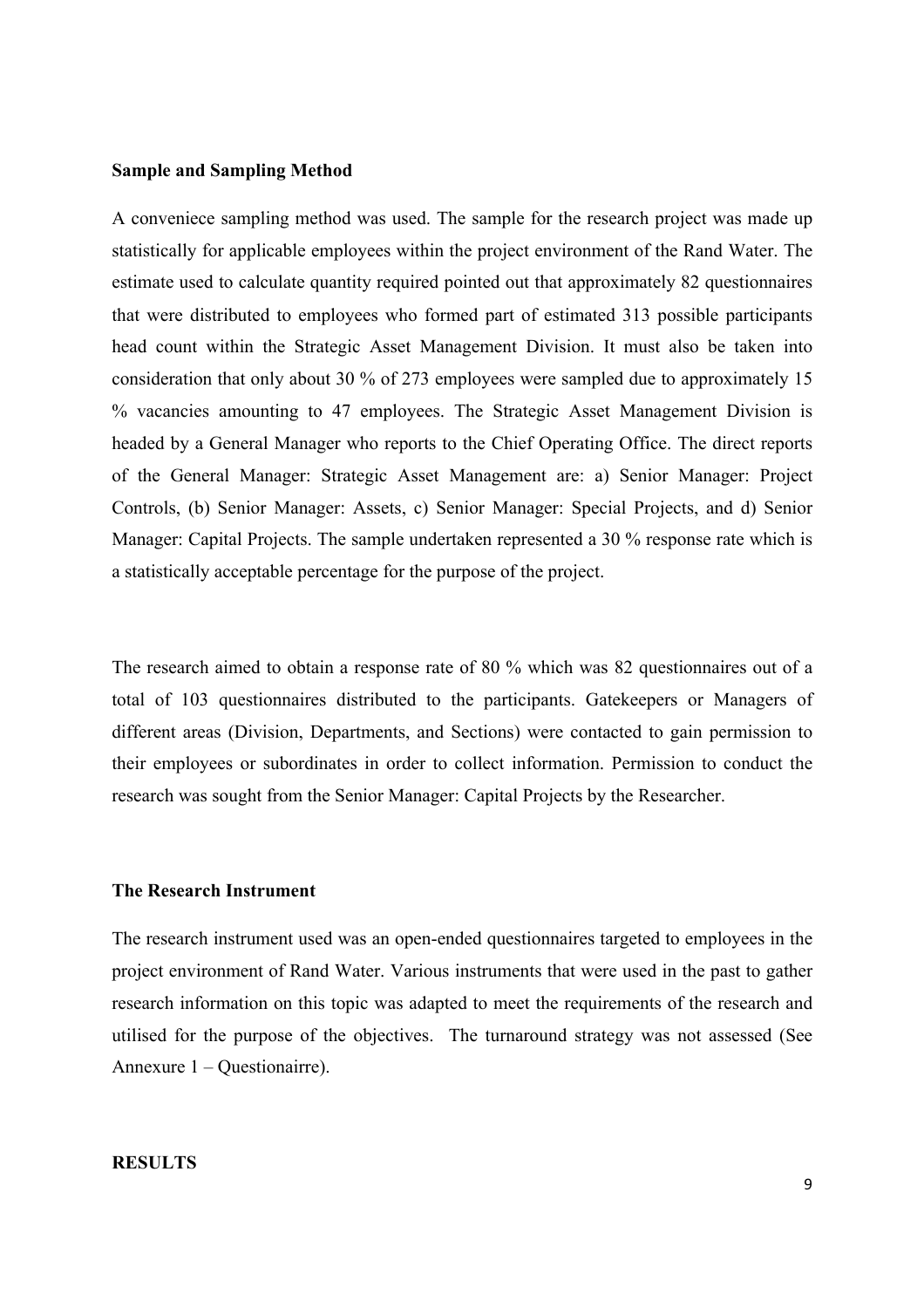Regression was utilized for the purpose of making predictions for the purpose of the research. These methods were explored further and the most appropriate ones were applied. Some methods were employed further to reveal any other factors or attributes that have been missied initially. Some included conducting Post Hoc Tests and Exploratory Statistics.

#### **Reliability and Validity**

Reliability was calculated for all questionnaire items: Statements 1 to 15 with a Cronbach's Coefficient Alpha of 0.632. Reliability for all questionnaire items excluding item 15 in the questionnaire but including statement 1 to 14 and excluding statement 15, were calculated. A Cronbach's Coefficient Alpha of 0.670 was measured.

#### **One-Way Anova**

One-way ANOVA was used to determine factor scores for two cases from the questionnaire and compare it against B3 (Occupation Levels) in the questionnaire. The effect sizes were then determined.

| TABLE: One-Way ANOVA Factor Scores and Effect Sizes based on Occupation Level |       |    |        |                                |         |                          |              |                 |      |                             |      |      |      |
|-------------------------------------------------------------------------------|-------|----|--------|--------------------------------|---------|--------------------------|--------------|-----------------|------|-----------------------------|------|------|------|
|                                                                               |       |    |        |                                |         | 95 % Confidence Interval |              |                 |      |                             |      |      |      |
|                                                                               |       |    |        |                                |         | Lower                    | Upper        |                 |      |                             |      |      |      |
|                                                                               |       | ΙN | Mean   | <b>Std Deviation Std Error</b> |         | <b>Bound</b>             | <b>Bound</b> | Minimum Maximum |      | <b>Effect Sizes 2 &amp;</b> |      | 38.  | 5&   |
|                                                                               | 1.00  | 10 | 2.7143 | 0.50843                        | 0.16078 | 2.3506                   | 3.078        | 1.86            | 3.43 |                             |      |      |      |
|                                                                               | 2.00  | 41 | 2.7499 | 0.38697                        | 0.60430 | 2.6277                   | 2.872        | 2.00            | 3.64 | 0.07                        |      |      |      |
|                                                                               | 3.00  | 9  | 2.6557 | 0.56799                        | 0.18933 | 2.2191                   | 3.0923       | 1.57            | 3.57 | 0.1                         | 0.17 |      |      |
|                                                                               | 5.00  | 15 | 2.6413 | 0.42946                        | 0.11089 | 2.4034                   | 2.8791       | 1.64            | 3.29 | 0.14                        | 0.25 | 0.03 |      |
| Factor                                                                        | 6.00  |    | 2.5581 | 0.66639                        | 0.25187 | 1.9418                   | 3.1744       | 1.69            | 3.50 | 0.23                        | 0.29 | 0.15 | 0.12 |
| Score                                                                         | Total | 82 | 2.6990 | 0.45076                        | 0.04978 | 2.5999                   | 2.798        | 1.57            | 3.64 |                             |      |      |      |
|                                                                               |       |    |        |                                |         |                          |              |                 |      |                             |      |      |      |
|                                                                               | 1.00  | 10 | 2.5442 | 0.42600                        | 0.13471 | 2.2395                   | 2.849        | 1.84            | 3.20 |                             |      |      |      |
|                                                                               | 2.00  | 41 | 2.5470 | 0.32786                        | 0.05120 | 2.4435                   | 2.6505       | 1.79            | 3.35 | 0.01                        |      |      |      |
|                                                                               | 3.00  | 9  | 2.4857 | 0.46123                        | 0.15374 | 2.1311                   | 2.8402       | 1.65            | 3.25 | 0.13                        | 0.13 |      |      |
|                                                                               | 5.00  | 15 | 2.5160 | 0.39395                        | 0.10172 | 2.2978                   | 2.7342       | 1.67            | 3.00 | 0.07                        | 0.08 | 0.07 |      |
| Factor                                                                        | 6.00  |    | 2.3370 | 0.49910                        | 0.18864 | 1.8754                   | 2.7986       | 1.68            | 2.75 | 0.42                        | 0.42 | 0.3  | 0.36 |
| Score 2 Total                                                                 |       | 82 | 2.5163 | 0.37814                        | 0.04176 | 2.4332                   | 2.5994       | 1.65            | 3.35 |                             |      |      |      |
|                                                                               |       |    |        |                                |         |                          |              |                 |      |                             |      |      |      |

#### **Table 1: Anova and effect sizes**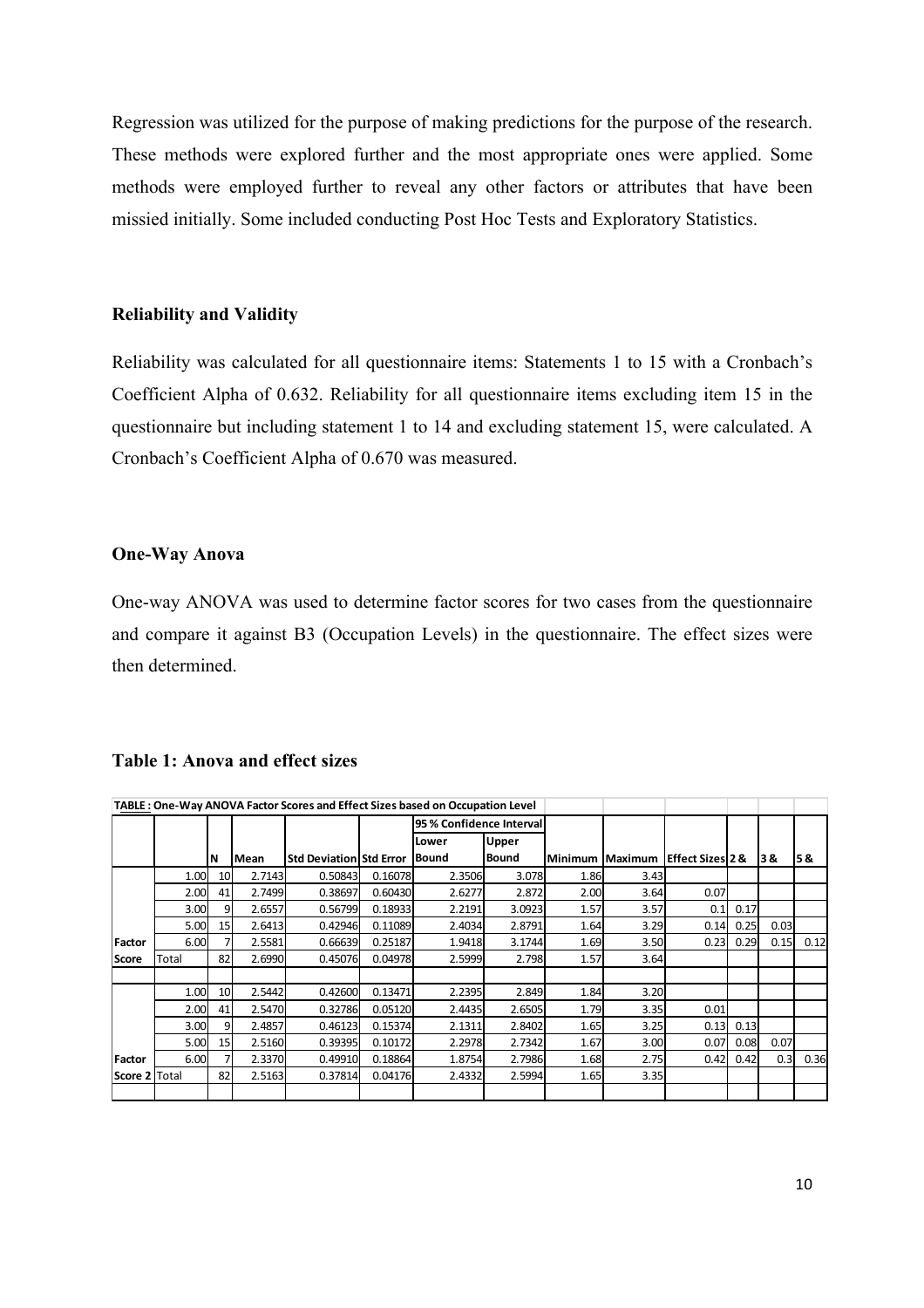#### **Factor Scores:**

Effect Sizes for Supervisory level of 0.07, 0.10, 0.14, and 0.23 were obtained in comparison to the factor scores of Middle Management, Senior Management, Specialist and other occupation level respectively. In this case, the effect size is small and it denotes no practical significant differences between those factor scores and effect sizes above.

Comparison of other level factor scores against the specialist effect size yielded effect size of 0.12 and therefore denotes a small effect, which is of no practical significant difference between other occupational level and specialist level.

#### **Factor Scores 2:**

For effect sizes of 0.01, 0.13, 0.07 and 0.42 of Middle Management, Senior Management, Specialist and other occupation levels as compared to Supervisory level effect size. The results are showing a small effect that is of no practical significant difference.

The effect sizes of 0.13, 0.08 and 0.42 were obtained for the Middle Management effect size as compared to the Senior Management factor score, Specialist factor score, and other occupation level factor score respectively. These are still in the range of around 0.2, and below 0.5, which means a small effect and no practical significant difference was detected.

Factor scores of 2 are for Statements from C1 to C14 in Section C of the research instrument excluding Statement 15 which comprises of Statements C15.1 to C15.6. The comparisons of other level factor scores against specialist level effect size yields 0.36. This is also below 0.5, which means small effect which has no practical significant differences between other and Specialist. This is higher, but still comparable to the results obtained for all the statements in the questionnaire. (Please see Annexure A)

## **Table 2: Anova analysis**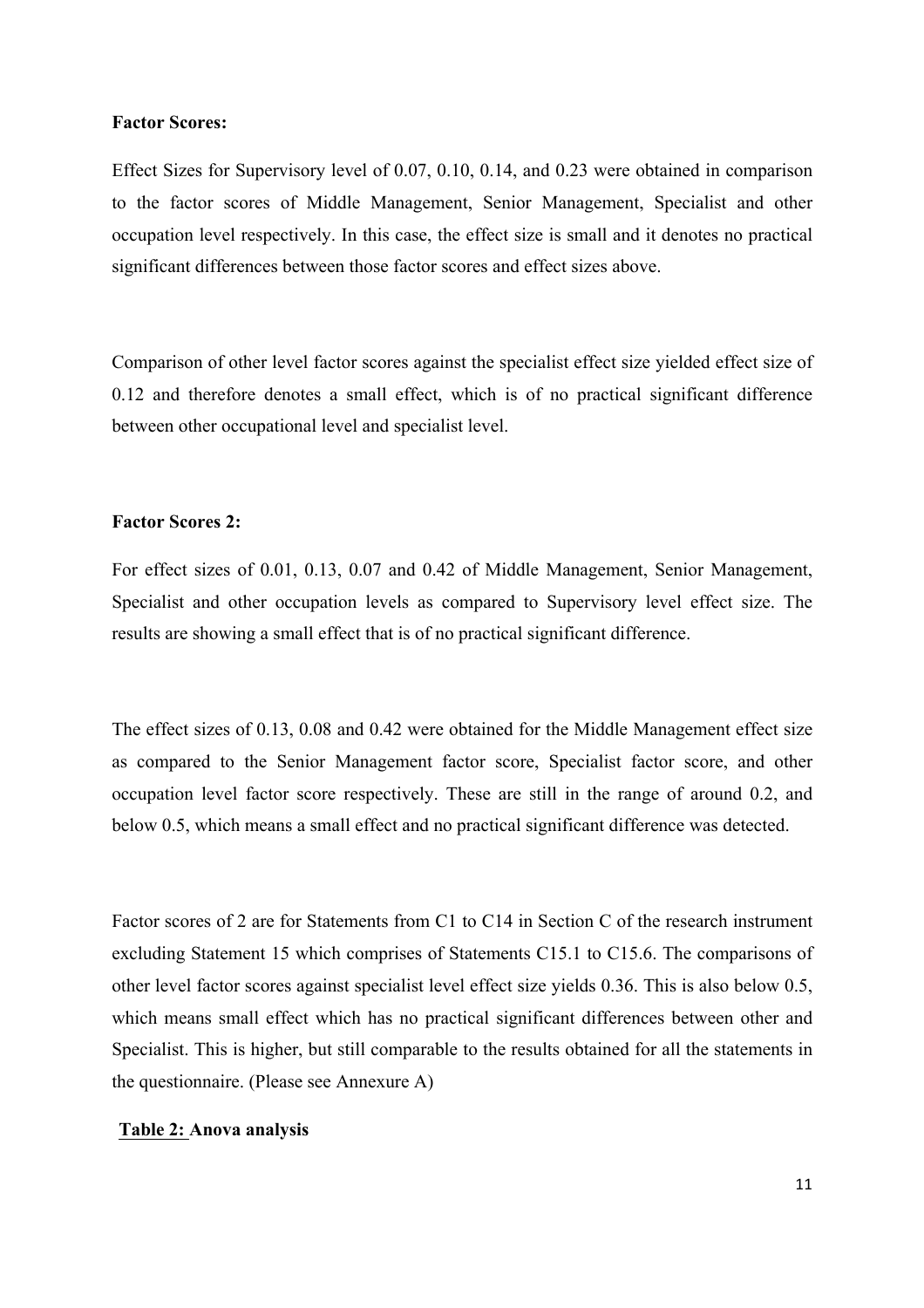|             |                | Sum of         |                |                    |       |       |
|-------------|----------------|----------------|----------------|--------------------|-------|-------|
|             |                | <b>Squares</b> | df             | <b>Mean Square</b> | F     | Sig.  |
|             | <b>Between</b> |                |                |                    |       |       |
|             | Groups         | 0.314          | $\overline{4}$ | 0.079              | 0.375 | 0.826 |
|             | Within Groups  | 16.144         | 77             | 0.21               |       |       |
| Fact score  | Total          | 16.458         | 81             |                    |       |       |
|             |                |                |                |                    |       |       |
|             | <b>Between</b> |                |                |                    |       |       |
|             | Groups         | 0.280          | $\overline{4}$ | 0.07               | 0.477 | 0.753 |
|             | Within Groups  | 11.302         | 77             | 0.147              |       |       |
| Fact score2 | Total          | 11.582         | 81             |                    |       |       |
|             |                |                |                |                    |       |       |

Post Hoc Tests were done as part of an exploratory data analysis, but they did not yield significant results to be discussed here.

# **T-Tests**

The T-tests were conducted based on Gender, and compared to the different statements that are in the questionnaire Section C.

Statements are all falling in the range of effect size and are equal to 0.2. They all have a small effect compared to Gender. This therefore, has no practical significant difference.

The following statements are in the effect size range of around 0.5. They have medium effect that has a practical visible difference.

## **Table 3: Gender against Statements (Medium Effect)**

| <b>Statement Code</b> | Statement | <b>Effect Size</b> |
|-----------------------|-----------|--------------------|
|                       |           |                    |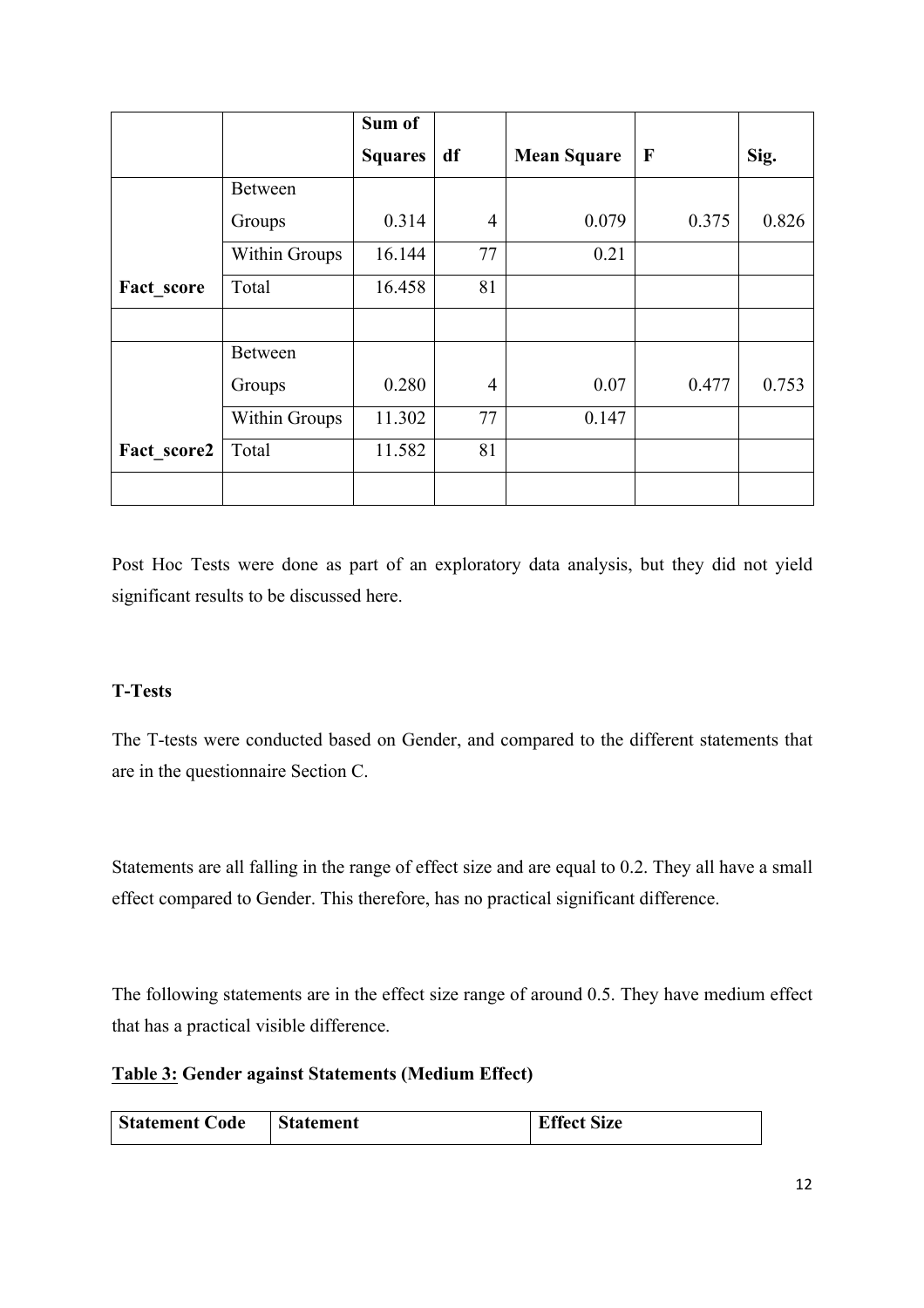|                | The causes of declines in        |      |
|----------------|----------------------------------|------|
| C <sub>3</sub> | companies can be identified      | 0.62 |
|                | There is a general sequence of   |      |
| C <sub>5</sub> | successful recovery actions      | 0.65 |
|                | A water sector institutional re- |      |
| C6             | alignment project is well known  | 0.63 |
|                | Determinants of successful       |      |
|                | turnarounds are well known       | (14) |

Statement C9 has an an effect size of 0.76 which is close to 0.8, and therefore has a large effect. Statement C9 has a practically significant difference on the gender variable.

## **Table 4: Gender against Statements (Large Effect)**

| Statement Code | <b>Statement</b>                             | <b>Effect Size</b> |
|----------------|----------------------------------------------|--------------------|
|                | Consolidation and dis-establishment of water |                    |
| l C9           | boards was necessitated by business decline  | 076                |

## **MANAGERIAL APPLICATIONS**

In the case of Senior Management factor score, Specialist factor score and other factor score, the following effect sizes were obtained for comparing with Middle Management respectively, 0.17, 0.25 and 0.29. In all these three cases, effect size is around 0.2 which denotes a small effect and therefore, no practical significant difference between combined Senior Management, Specialist, other levels as compared to the Middle Management taking into consideration the factor scores for all statements in the questionnaire.

Comparison between Specialist Level factor score and Senior Management effect size yielded 0.03, and between other Occupation Level factor score and the Senior Management effect size which yielded 0.15. In both cases, effect size is smaller than 0.2, denoting a small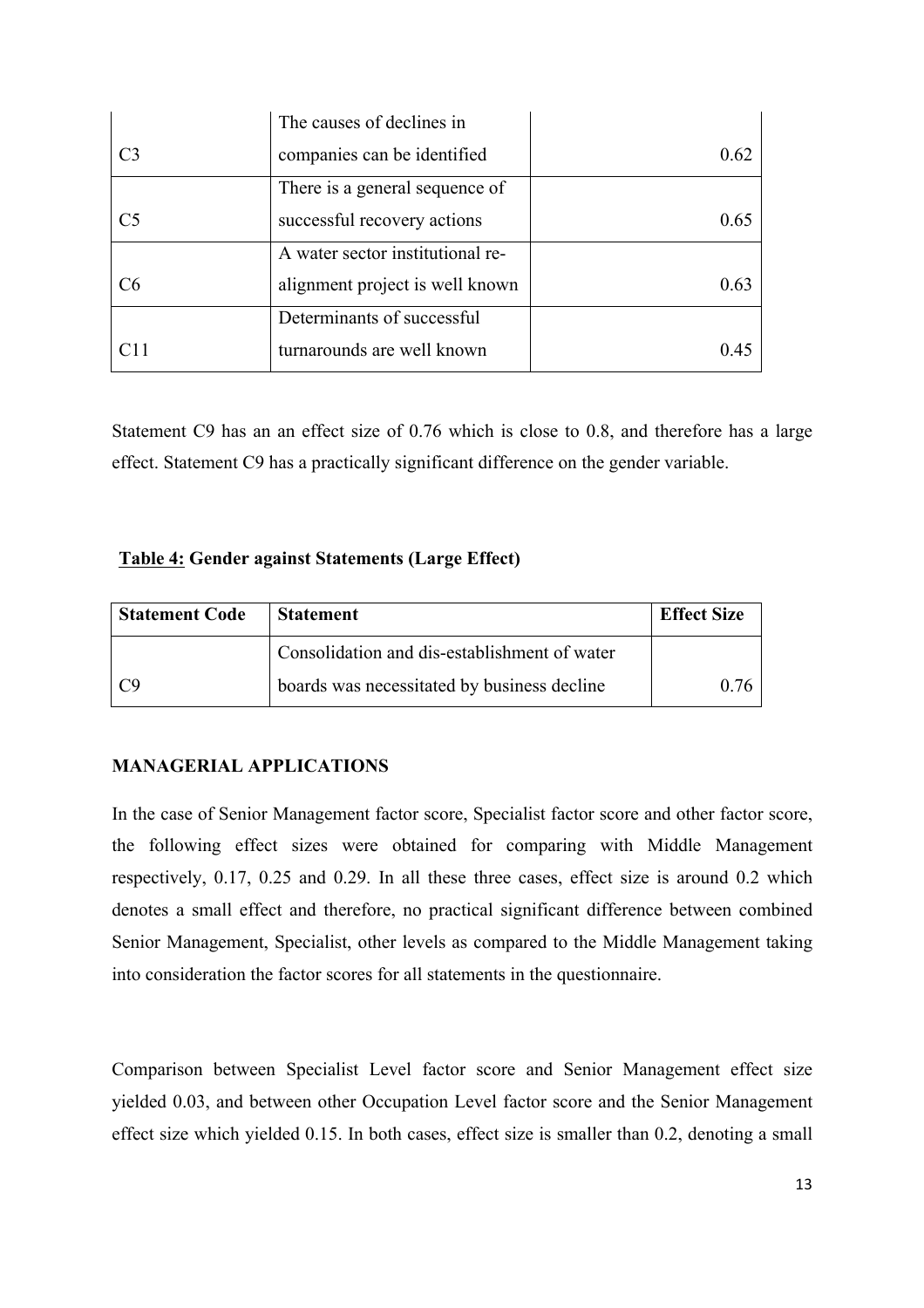effect. This means that there is no practical significant difference between Specialist Level and Senior Management Level, and it also applies between other Occupation level and Senior Management level.

For a specialist factor score and other occupation level factor score as compared to the Senior Management effect size, 0.07 and 0.30 are obtained respectively. These are also in the category of 0.2 denoting a small effect which has no practical significant difference between them. These are also in line with what was obtained for all statements made in the questionnaire.

It can be deduced from the above that there seems to be a certain pattern that can be detected in the implementation of the turnaround plans. Certain factors or determinants demonstrate a better behaviour than others when tested in a turnaround management environment. Models can be developed pertaining to the turnaround plans. Models development need to be adapted in certain cases as it cannot be applied universally.

It can also be noted that the turnaround plans can be applied in the case of distressed and ailing projects. It does not require the entire organisation to be subjected to a turnaround plan, but when a problem has been detected in a certain division, branch or department. There will be interfaces between the affected area with the rest of the organisation or company. It can also be shown through results obtained that there is some understanding of South African Water Sector Institutional Re-alignment Project. The study also indicated that various institutions, organisations, and companies embark on turnaround plans. Turnaround plans are not concentrated in certain industries as demonstrated by the case studies

## **CONCLUSIONS**

It can be deduced from the research that there seems to be a certain pattern that can be detected in the implementation of the turnaround plans. Certain factors or determinants demonstrate a better behaviour than others when tested in a turnaround management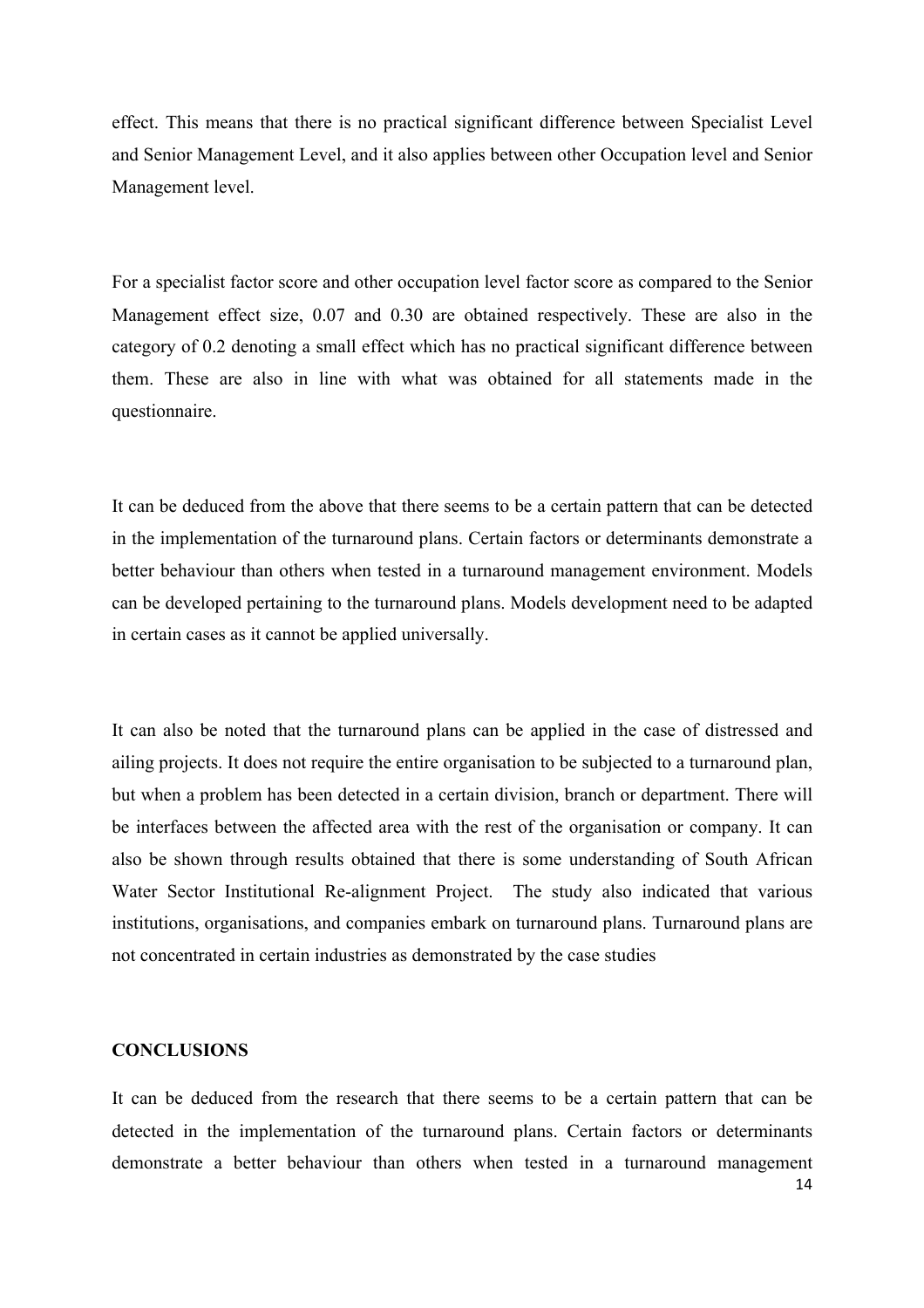environment. Models can be developed pertaining to the turnaround plans. Models development need to be adapted in certain cases as it cannot be applied universally.

It can also be concluded that the turnaround plans can be applied in the case of distressed and ailing projects. It does not require the entire organisation to be subjected to a turnaround plan, but when a problem has been detected in a certain division, branch or department. There will be interfaces between the affected area with the rest of the organisation or company. It can also be shown through results obtained that there is some understanding of South African Water Sector Institutional Re-alignment Project. The research also indicated that various institutions, organisations, and companies embark on turnaround plans. Turnaround plans are not concentrated in certain industries as demonstrated by the case studies.

The research undertaken by the researcher is meant to contribute to the field of the turnaround management strategies or recovery plans. The turnaround management strategies, and turnaround plans are applied in all fields and in all sectors of businesses. The research in this field is normally shrouded in mystery or secrecy due to the conditions that managers find themselves in or their businesses in when they decide or are brought in to embark on a turnaround exercise.

There has been a lot of turnaround plans undertaken, but the details of the results or outcomes are not normally released to the public or made into publicly available documentation. Contributions will be made in terms of an application in a certain sector, what sort of determinants can be considered, and also the value that can be derived from doing such research.

The real world requires an application of tested theory to obtain the desired results. Decisions to appoint a turnaround practitioner is not taken lightly, but is prompted mostly by the shareholders in the business undertaking. The stakeholders also have a role to play as well as company executives and top management. The turnarounds can also be undertaken in small strides in sections, departments, divisions, and branches. The normal trends seen are to bring an outsider into a troubled company in order to bring to normality the operations. This is influenced by the lateral thinking, and lack of baggage or even empathy.

## **REFERENCE**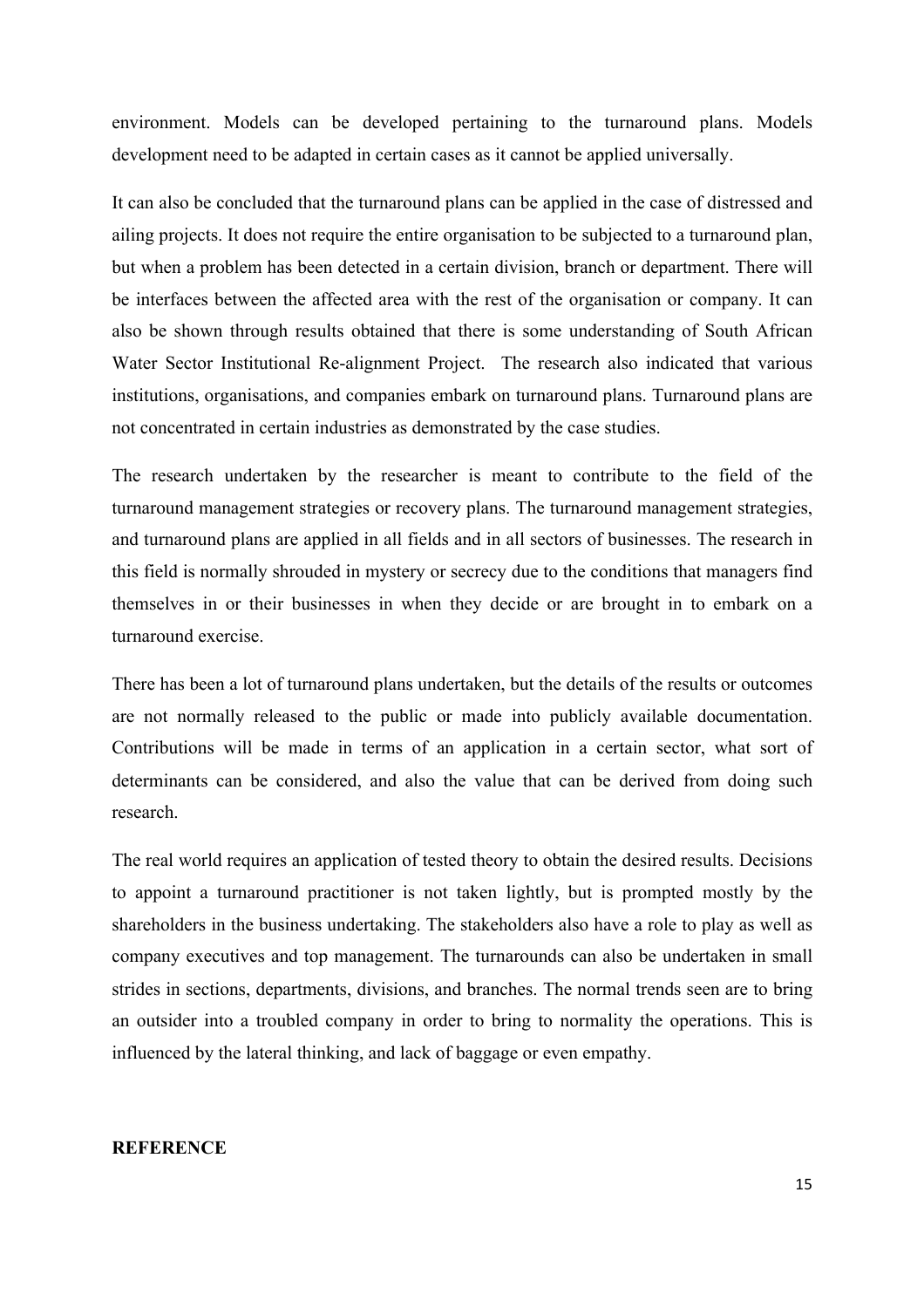Makgeta, M. 2010. Turnaround Determinants of Distressed Firms funded by the Industrial Development Corporation. MBA Mini-Dissertation. Gordon Institute of Business Science: University of Pretoria.

Rand Water Annual Report 2010-2011

Rand Water Integrated Annual Report 2011-2012

Sloma, R.S. 1999. The Turnaround Manager's Handbook. Washington: Beard Books.

South Africa. 2009. Amended New Environmental Management Act No. 14 of 2009.

South Africa. 2009. Comparative Information on Basic Services.

South Africa. 2000. Construction Industry Development Act No. 38 of 2000.

South Africa. 1998. National Water Act No. 36 of 1998.

South Africa. 1999. Public Finance Management Act No. 1 of 1999.

South Africa. 1997. Water Services Act 108 of 1997.

South African Department of Public Works Annual Report 2011-2012.

Tata Motors Limited Annual Report 2004-2005.

Welman, C., Kruger, F. & Mitchell, B. 2010. Research Methodology. 3<sup>rd</sup> Ed. Cape Town: Oxford Southern Africa.

www.abyss.uoregon.edu/~js/glossary/correlation.html Accessed on 20 October 2013.

www.acts.co.za. National Water Act No. 36 of 1998. Accessed on 4 August 2013.

www.acts.co.za Public Finance Management Amendment Act No. 29 of 1999. Accessed on 13 August 2013.

www.acts.co.za. Water Services Act No. 108 of 1997. Accessed on 5 August 2013.

www.businessinsider.com Accessed on: 23 July 2013.

ww.cqu.edu.au Accessed on 21 October 2013.

www.dictionary.com Accessed on 3 August 2013.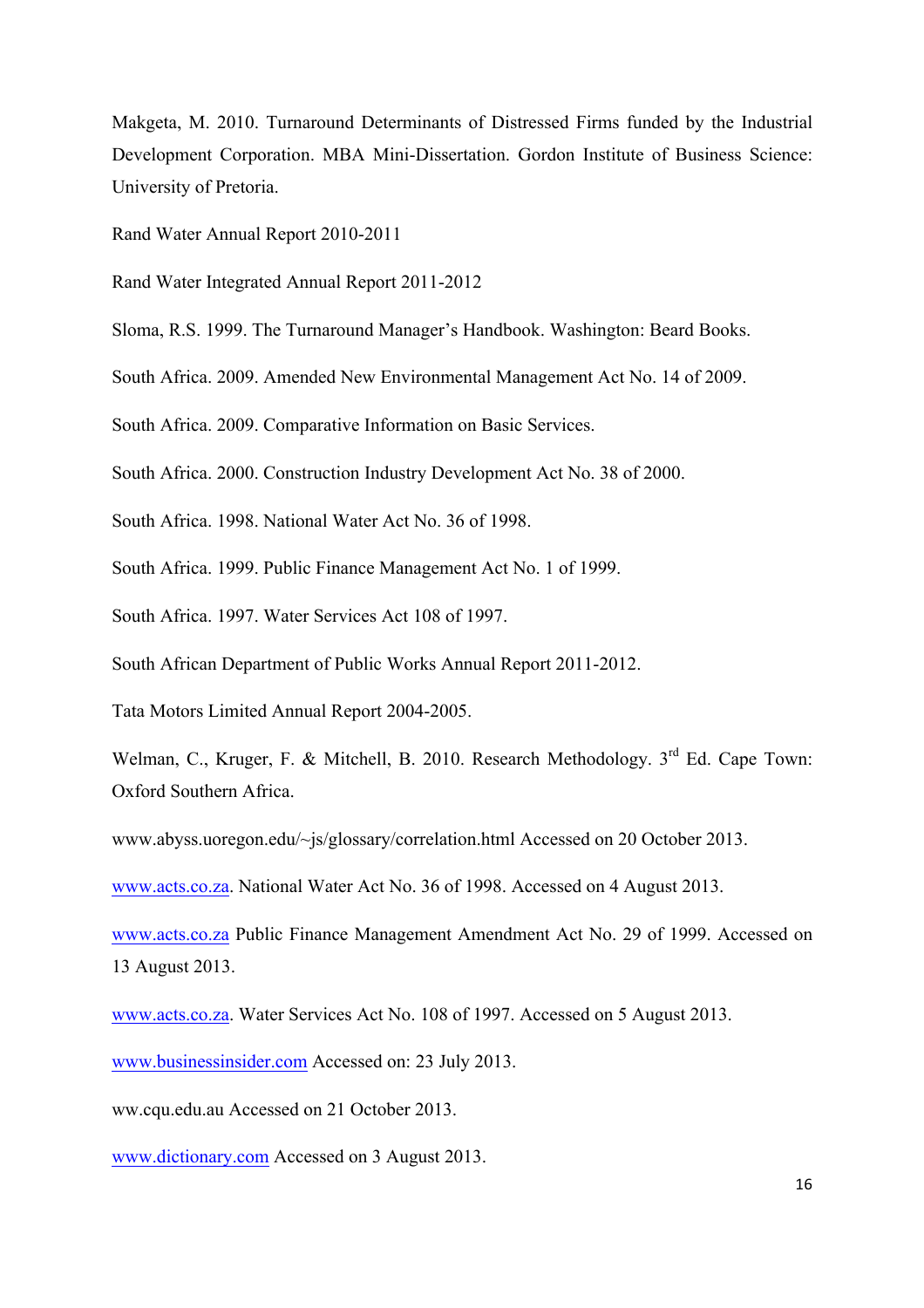www.dplg.gov.za. Accessed on the  $19<sup>th</sup>$  January 2013

www.dwaf.gov.za Accessed on 3 August 2013.

www.flysaa.com Accessed on 24 July 2013.

www.masilonyana.local.gov.za Accessed on 24 July 2013.

www.michiganturnaroundplan.com Accessed on 24 July 2013.

www.pmi.org Accessed on 3 August 2013.

www.publicworks.gov.za Accessed on 25 July 2013.

www.purplemath.com Accessed on 20 October 2013.

www.thetimes.co.za. Accessed on 12 September 2013.

www.transwerk.co.za. Transnet 4-Point Turnaround Strategy. Accessed on 24 July 2013.

## **ANNEXURE A: QUESTIONNAIRE**

## **A. INTRODUCTION**

This questionnaire is forming part of mini-dissertation titled "Assessing turnaround management strategies in a water board" The Researcher is compiling Mini-dissertation as a partial fulfilment towards Masters in Business Administration (MBA) at the North-West University Potchefstroom Business School. The researcher is conducting this study for academic purposes under the supervision of Professor Christoff Botha (018 299 1672). Identities of respondents will not be revealed. The research is conducted following the Ethical Guidelines of the North-West University.

For further enquiries, the Researcher, Mr Mpheteng Mokubung can be contacted on 071 759 9792 or mpmokubung@gmail.com.

You are requested to complete the questionnaire and the information will be used for academic purposes. It will take approximately 15 to 20 minutes to complete the questionnaire. Thanking you in advance.

## **B. DEMOGRAPHIC INFORMATION**

Please tick in the appropriate category.

| <b>1. AGE CATEGORY (YEARS)</b>     | 20 to 30 | 31 to 40 | 41 to 50 | 51 to 60 | Other |
|------------------------------------|----------|----------|----------|----------|-------|
|                                    |          |          |          |          | 5     |
|                                    |          |          |          |          |       |
| 2. OCCUPATION                      |          |          |          |          |       |
| <b>OCCUPATION LEVEL</b><br>$3_{-}$ |          |          |          |          |       |
| 3.1 Supervisory                    |          |          |          |          |       |
| 3.2 Middle Management              |          |          |          |          |       |
| 3.3 Senior Management              |          |          |          |          |       |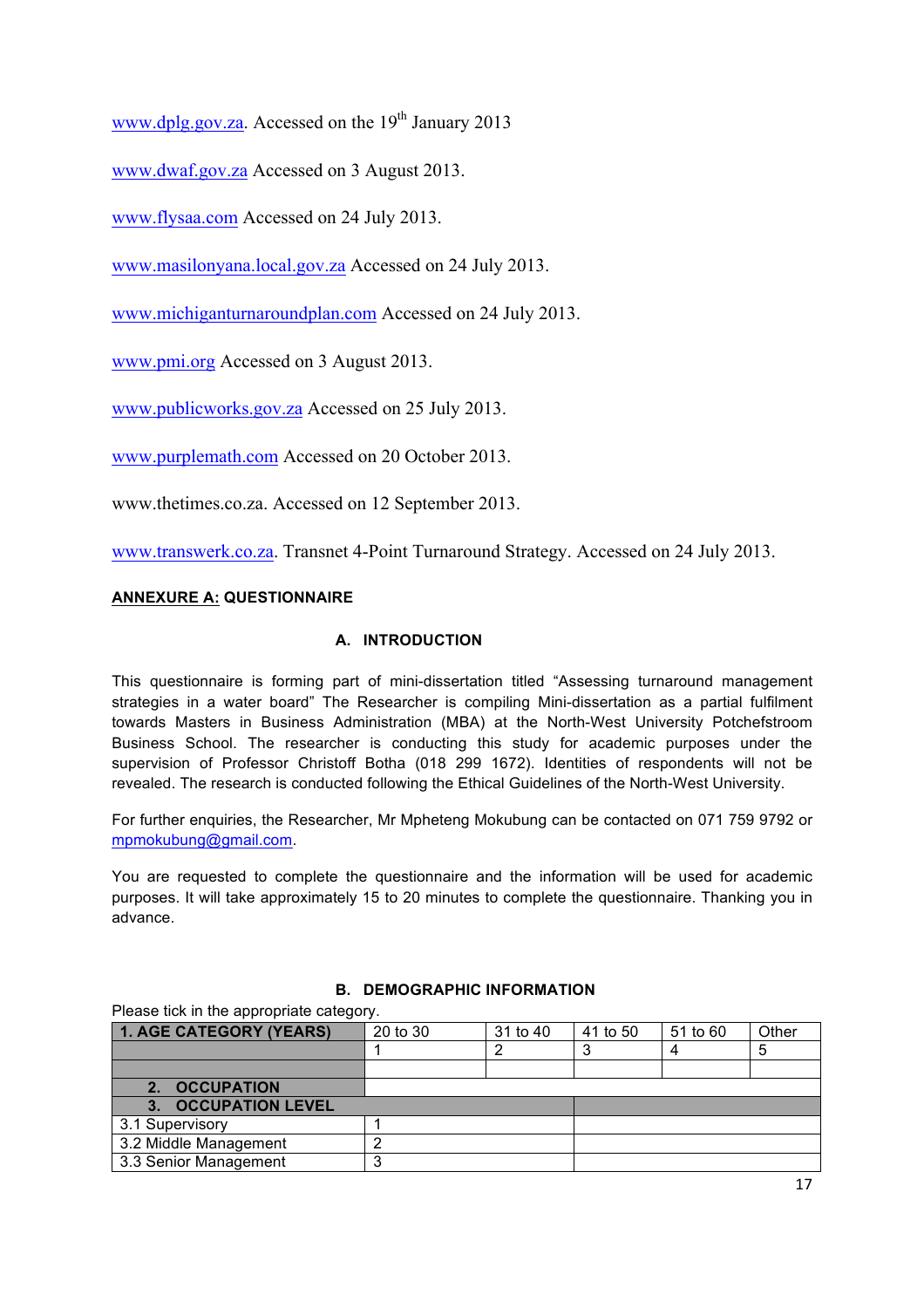| 3.4 Executive                                 | 4 |  |
|-----------------------------------------------|---|--|
| 3.5 Specialist                                | 5 |  |
| 3.6 Other (Specify)                           | 6 |  |
| <b>4. EDUCATION LEVEL</b>                     |   |  |
| 4.1 No Matric                                 |   |  |
| 4.2 Matric                                    | 2 |  |
| 4.2 Diploma                                   | 3 |  |
| 4.3 Three-Year Degree                         | 4 |  |
| 4.4 Four-Year Degree                          | 5 |  |
| 4.5 Post Graduate Qualifications<br>(Specify) | 6 |  |
|                                               | 7 |  |
| 4.6 Other                                     |   |  |
| 5. GENDER                                     |   |  |
| 5.1 Male                                      |   |  |
| 5.2 Female                                    | 2 |  |

# **C. QUESTIONS**

**Instructions: Please tick on answering** Five (5) Point Likert Scale is used

### *To what extent do you agree or disagree with the statements below?*

| <b>SCALE</b>     |                                                                                                              | $5\phantom{1}$   | $\overline{\mathbf{4}}$ | $\overline{\mathbf{3}}$                 | $\overline{2}$ | 1                   |
|------------------|--------------------------------------------------------------------------------------------------------------|------------------|-------------------------|-----------------------------------------|----------------|---------------------|
|                  |                                                                                                              | Totally<br>agree | Agree                   | <b>Neither</b><br>agree nor<br>disagree | Disagree       | Totally<br>Disagree |
| 1.               | The strategy of your<br>company embraces<br>uncertainty.                                                     |                  |                         |                                         |                |                     |
| 2.               | Turnaround<br>companies differ in<br>their structural<br>characteristic from<br>non-turnaround<br>companies. |                  |                         |                                         |                |                     |
| $\overline{3}$ . | The causes of<br>declines in<br>companies can be<br>identified.                                              |                  |                         |                                         |                |                     |
| 4 <sup>1</sup>   | Characteristics of<br>successful turnaround<br>managers are known.                                           |                  |                         |                                         |                |                     |
| 5.               | There is a general<br>sequence of<br>successful recovery<br>actions.                                         |                  |                         |                                         |                |                     |
| 6.               | A water sector<br>Institutional Re-<br>alignment Project is<br>well known.                                   |                  |                         |                                         |                |                     |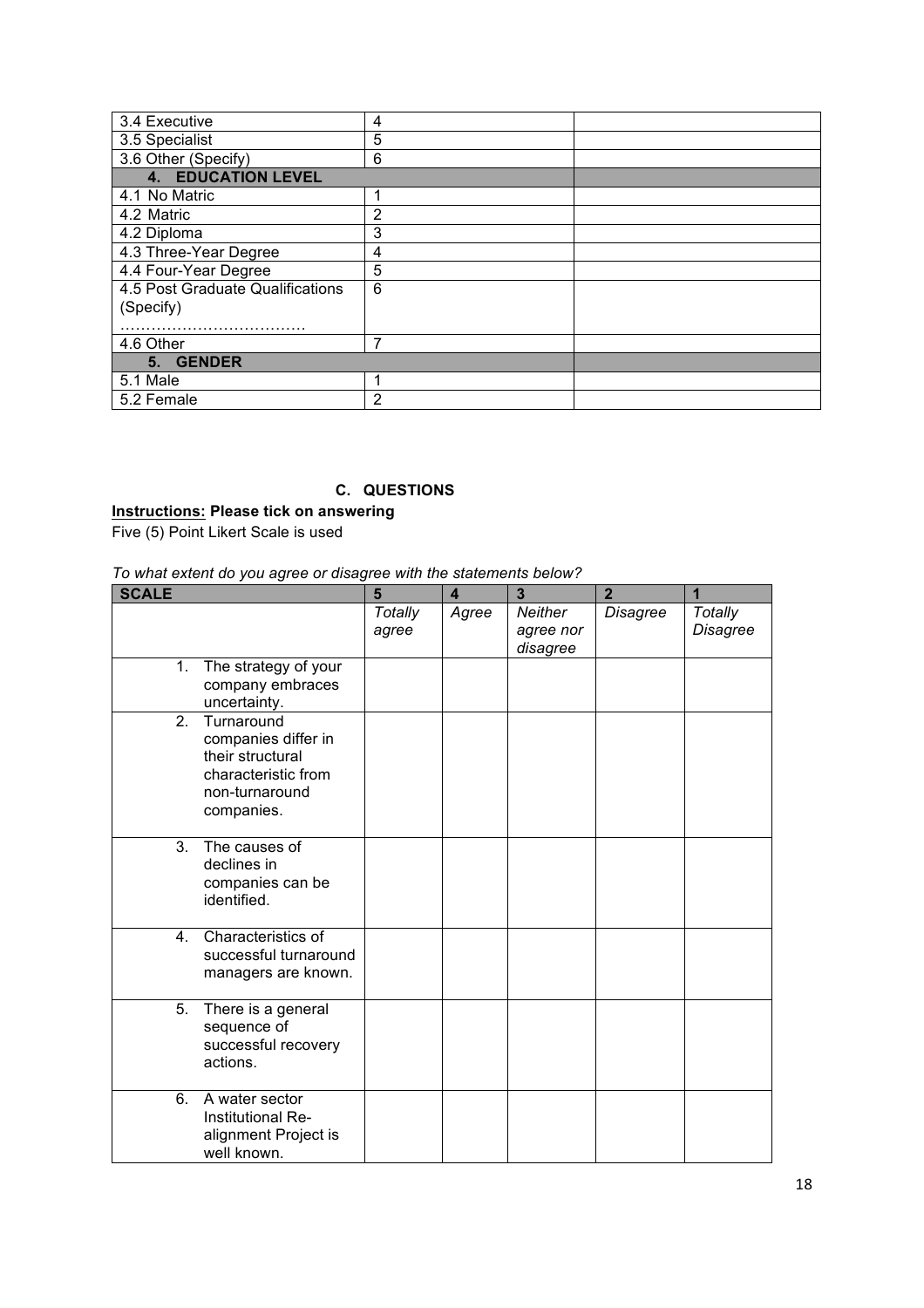| 7. Reduction or                              |  |  |  |
|----------------------------------------------|--|--|--|
| suspension of capital                        |  |  |  |
| expenditure is a sign                        |  |  |  |
| of turnaround                                |  |  |  |
| strategy.                                    |  |  |  |
| 8.<br>Turnaround                             |  |  |  |
| management                                   |  |  |  |
| strategies are                               |  |  |  |
| common in water                              |  |  |  |
| boards.                                      |  |  |  |
| Consolidation and<br>9.                      |  |  |  |
| dis-establishment of                         |  |  |  |
| water boards is                              |  |  |  |
| necessitated by<br>business decline.         |  |  |  |
|                                              |  |  |  |
| 10. Skills sets required                     |  |  |  |
| for turnaround plans<br>are different from   |  |  |  |
| normal management.                           |  |  |  |
|                                              |  |  |  |
| 11. Determinants of                          |  |  |  |
| successful                                   |  |  |  |
| turnarounds are well<br>known.               |  |  |  |
|                                              |  |  |  |
| 12. Factors contributing                     |  |  |  |
| to distressed projects                       |  |  |  |
| are well                                     |  |  |  |
| communicated to<br>stakeholders.             |  |  |  |
|                                              |  |  |  |
| 13. There are well                           |  |  |  |
| documented                                   |  |  |  |
| turnaround lessons<br>learnt in the          |  |  |  |
| company.                                     |  |  |  |
|                                              |  |  |  |
| 14. Causes of demise of                      |  |  |  |
| other water boards<br>are well understood in |  |  |  |
| the industry (eg.                            |  |  |  |
| Botshelo Water,                              |  |  |  |
| Bushbuckridge                                |  |  |  |
| Water, Namakwa                               |  |  |  |
| Water, etc)                                  |  |  |  |
| 15. Determinants of                          |  |  |  |
| turnaround                                   |  |  |  |
| management                                   |  |  |  |
| strategies are:                              |  |  |  |
| 15.1<br>Cost reductions                      |  |  |  |
| 15.2<br><b>Efficiency initiatives</b>        |  |  |  |